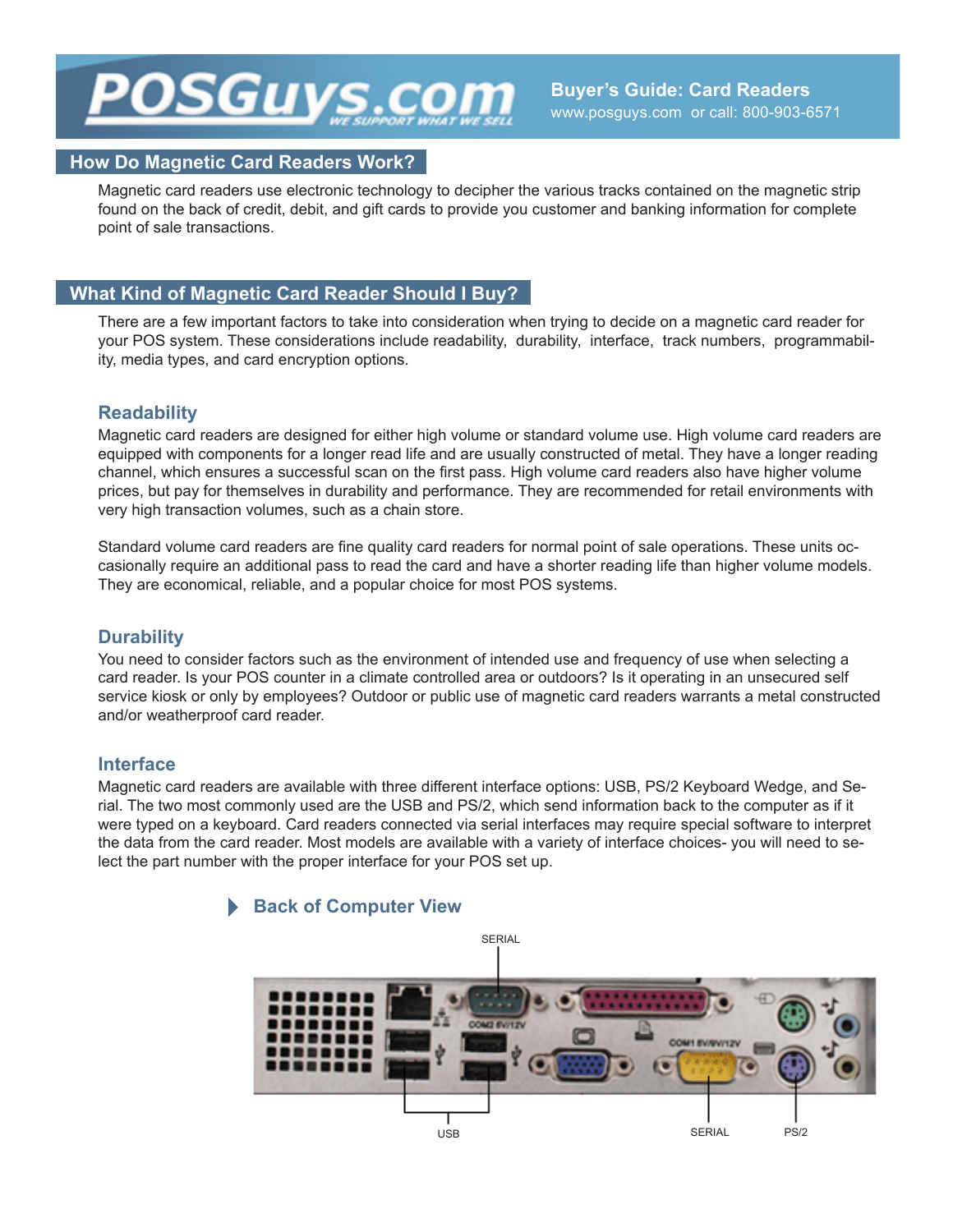

## **Serial Connection Card Reader Example**



**USB Connection Card Reader Example**



## **PS/2 Connection Card Reader Example**



**Integrated Card Reader Example**



## **Track Numbers**

Magnetic stripes on the back of cards can contain up to three different "tracks" of programmed information. The number of tracks used on a card depends on the type of card. Standard credit cards utilize track 1 and track 2. Track 3 may be used by other types of cards. Because magnetic card readers come in two track and three track versions, it is important to verify what information will be encoded on the types of cards you may be using.